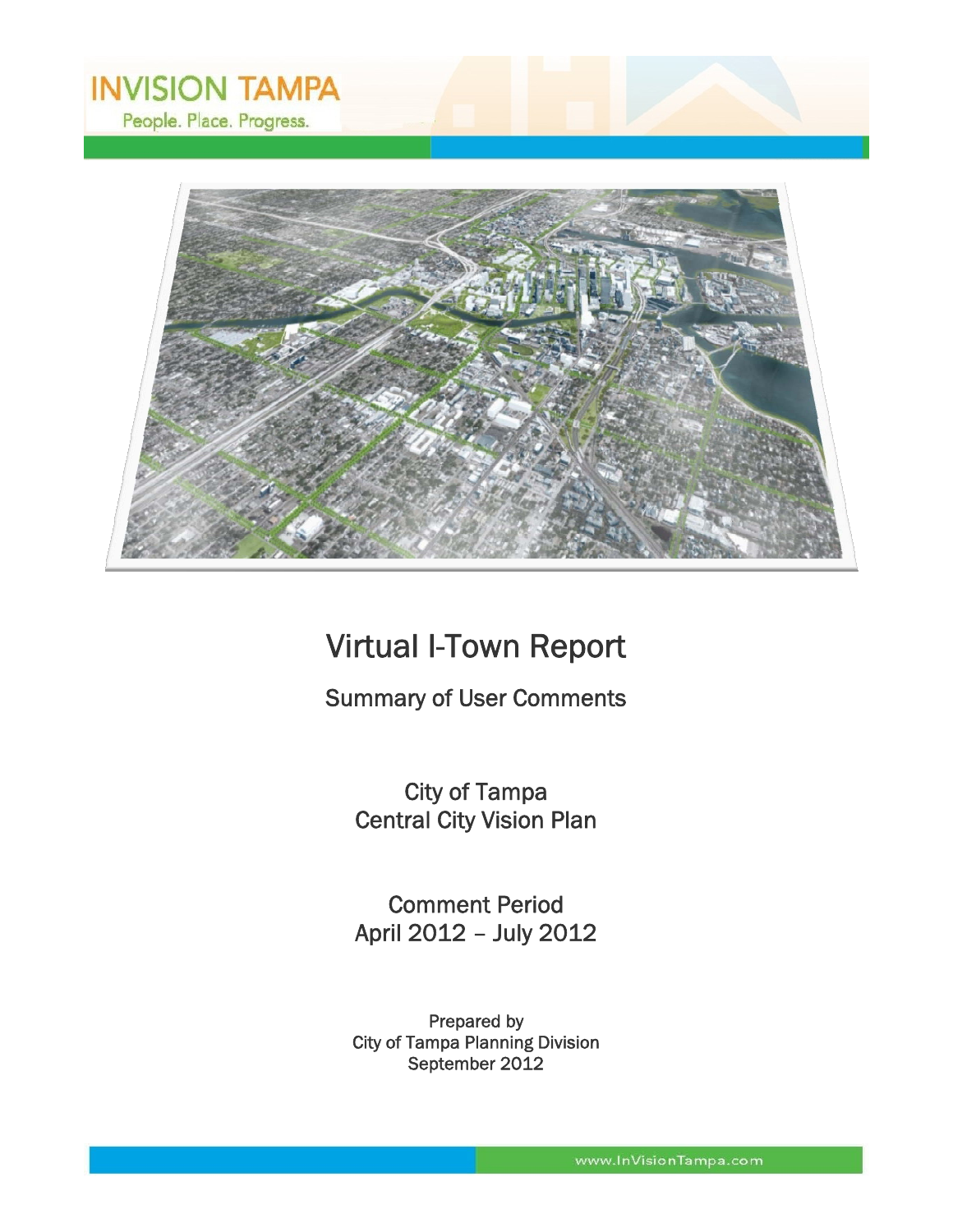# **InVision Tampa I-Town Categories**



# **InVision Tampa**

As Tampa moves decisively forward on business and job creation strategies, we also recognize that being a vibrant, livable and sustainable community depends upon connecting its people...

1387 Interactions



# **Sustainable Neighborhoods<br>and Prosperous Business Districts**

Our 'close-in' neighborhoods and business districts in West Tampa and along Nebraska Avenue as well as downtown are critical to our quality of life. How can we InVision Tampa enhancing.



# **Economic Development and Competitiveness**

We need our jobs, our businesses - small, big and home-based and a strong tax base. How do we InVision Tampa with a thriving, recession-proof economy and making some real Progress?

537 Interactions

215 Interactions



# **Transportation and Connectivity**

We don't always want to have to drive where we're going, but in Tampa it's often hard to find other options. How do we InVision Tampa with more transit, bicycling and pedestrian options?

579 Interactions



# **Parks, Arts and Culture**

Tampa has a rich downtown cultural fabric and is making significant enhancements through projects such as the Riverwalk,<br>Curtis Hixon Park and the Zack Street Avenue of the Arts. How... 521 Interactions



# **Neighborhood Charrettes**

In April, we began holding our neighborhood charrettes in the Central City. These walking tours and interactive workshops are generating design and community solutions from those...

343 Interactions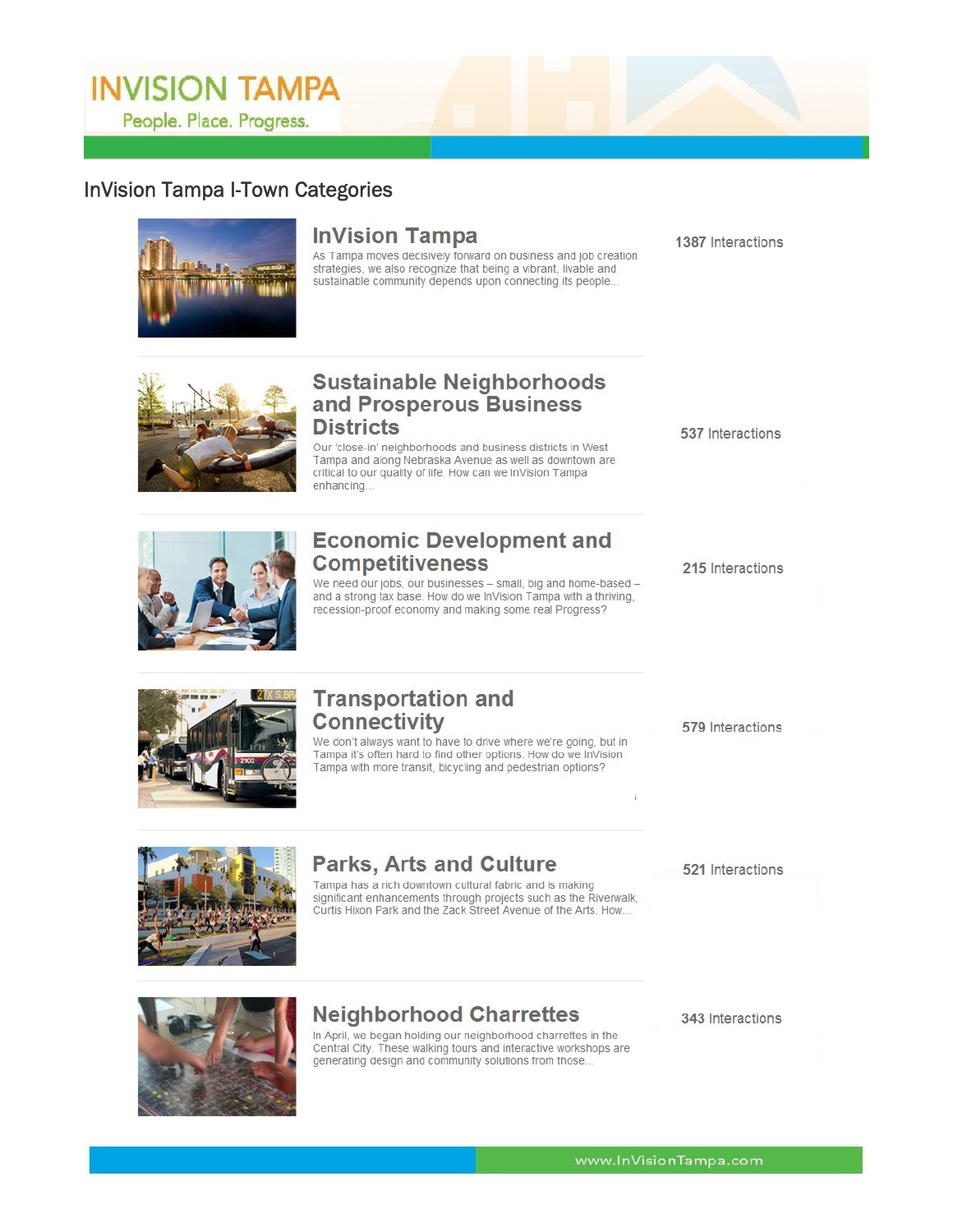People. Place. Progress.

# Summary of User Ideas

Transportation (19.00%) - Improve and increase bus service, construct a light rail system, connect the downtown area to the airport, Westshore, USF and other major activity centers, complete the streetcar route and develop a integrated transit system, more pedestrian and bicycle paths, dedicated bike trails and bike sharing programs, eliminate one-way streets, reconfigure streets and improve traffic flow.

Economic Development (16.20%) - Encourage more residential development and density, promote a variety of land uses, remove blighting influences, address homeless needs, encourage mixed-use developments, provide incentives to encourage redevelopment and expand the Tampa Convention Center.

Appearance (15.40%) - Cleanliness, gateways, streetscaping and landscaping, renovate buildings, unsightly parking lots, signs and urban design standards.

Things To To (12.80%) - More cultural attractions, more events, more restaurants, a downtown farmer's market, festivals and a special events calendar (to promote all activities).

Amenities (11.20%) - Free and accessible WiFi, more shade/protection, public art, new parks, marina / boat slips and community gardens.

Business Composition (6.60%) – Downtown grocery store, technology businesses, retail and shopping establishments and a gas station.

Tampa Riverwalk (5.80%) – Finish the riverwalk, connect to the west side of the river, create more public spaces, no smoking on the riverwalk, and encourage more activities (restaurants and events).

Safety & Security (5.80%) – Improve pedestrian crossings, create safer bicycle paths, increase police presence, reduce crime and reduce speeding.

Assets (3.60%) – Curtis Hixon Park, Tampa Riverwalk, Gasparilla Arts Festival, Bayshore Boulevard and Franklin Street Mall.

Other (3.6%) - Marketing and promotion, community involvement and community service.

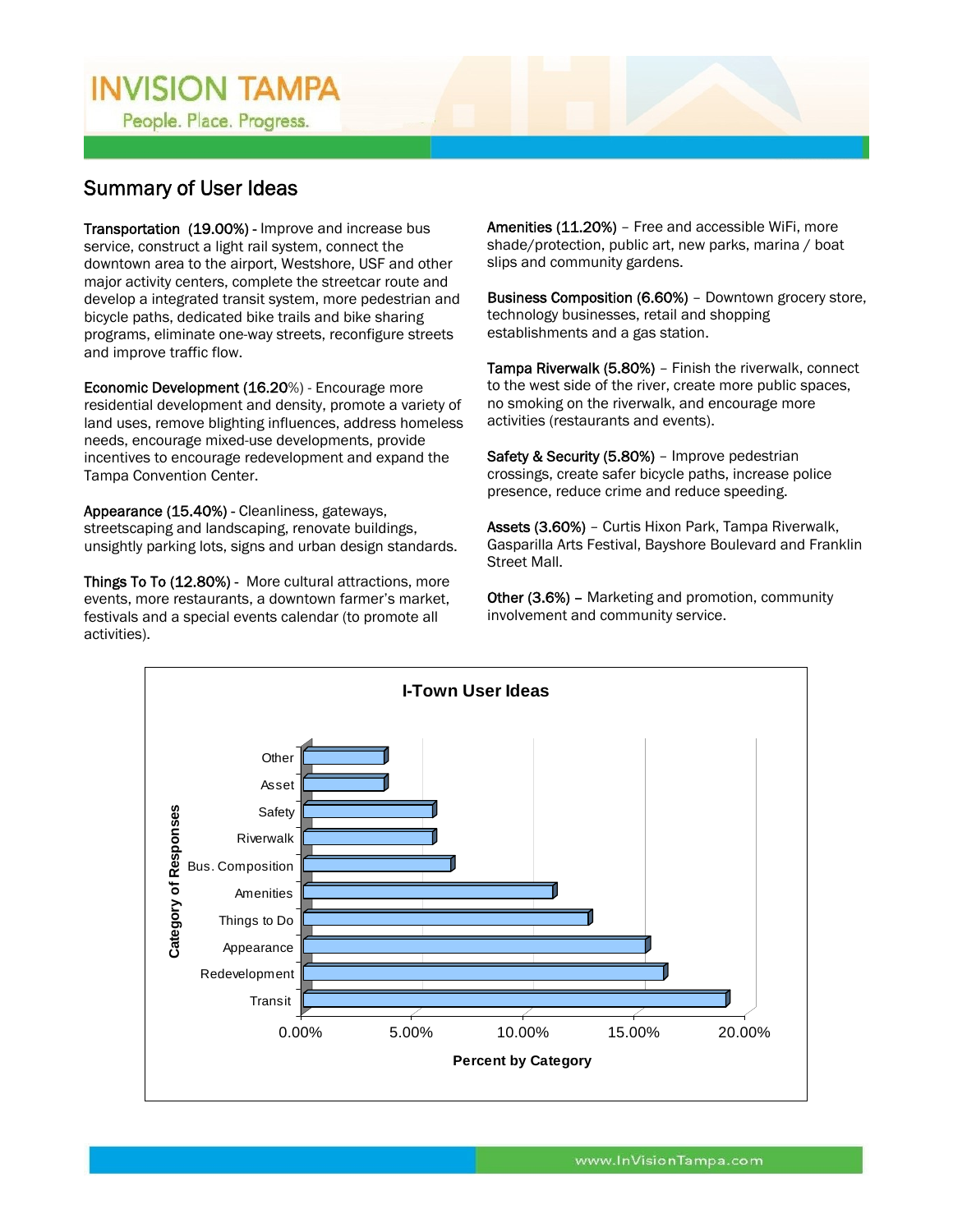

Top 25 User Ideas (by # of seconds recorded)

**Jumpstart Downtown Downtown Shuttle** Launch First Fridays or Second Saturdays<br>Improvement needs to expand to the bordering neighborhoods **Municipal WiFI Technology Incubators** <mark>WM</mark> Marquee at the Forum<br>Kennedy Gateway to Tampa Comprehensive Citywide Transit System Connect Airport to **Put business along the Riverwalk Link Tampa to Clearwater beaches Example to the Buch and Secure 1980.** The Buch of the Buch of the Safer bicycle transportation Make Channelside shopping area flow with Riverwalk Downtown Wet Zone<br>Focus on The River Connect Downtown with surrounding resi Retail Example to the Province of Trees and Shade<br>Link USF and Downtown Major League Baseball Urban Design and Urban Housing<br>Faster routes to the places I want to on Faster routes to the places I want to go **Grocery Store** 

There are 361 people participating in the downtown area vision plan. The average age of the participants is 40.6 years. Gender composition (of those reporting) is 63% male and 37% female.

Of the 316 users, 170 (54.8%) lived in zip codes from the study area, 84 users (26.6%) lived in other areas of the city, 16 users (5.1%) resided in Hillsborough County, 27 (8.5%) from other parts of Florida and the remaining 19 users (6.0%) lived outside of Florida.



 $\overline{a}$ 



www.InVisionTampa.com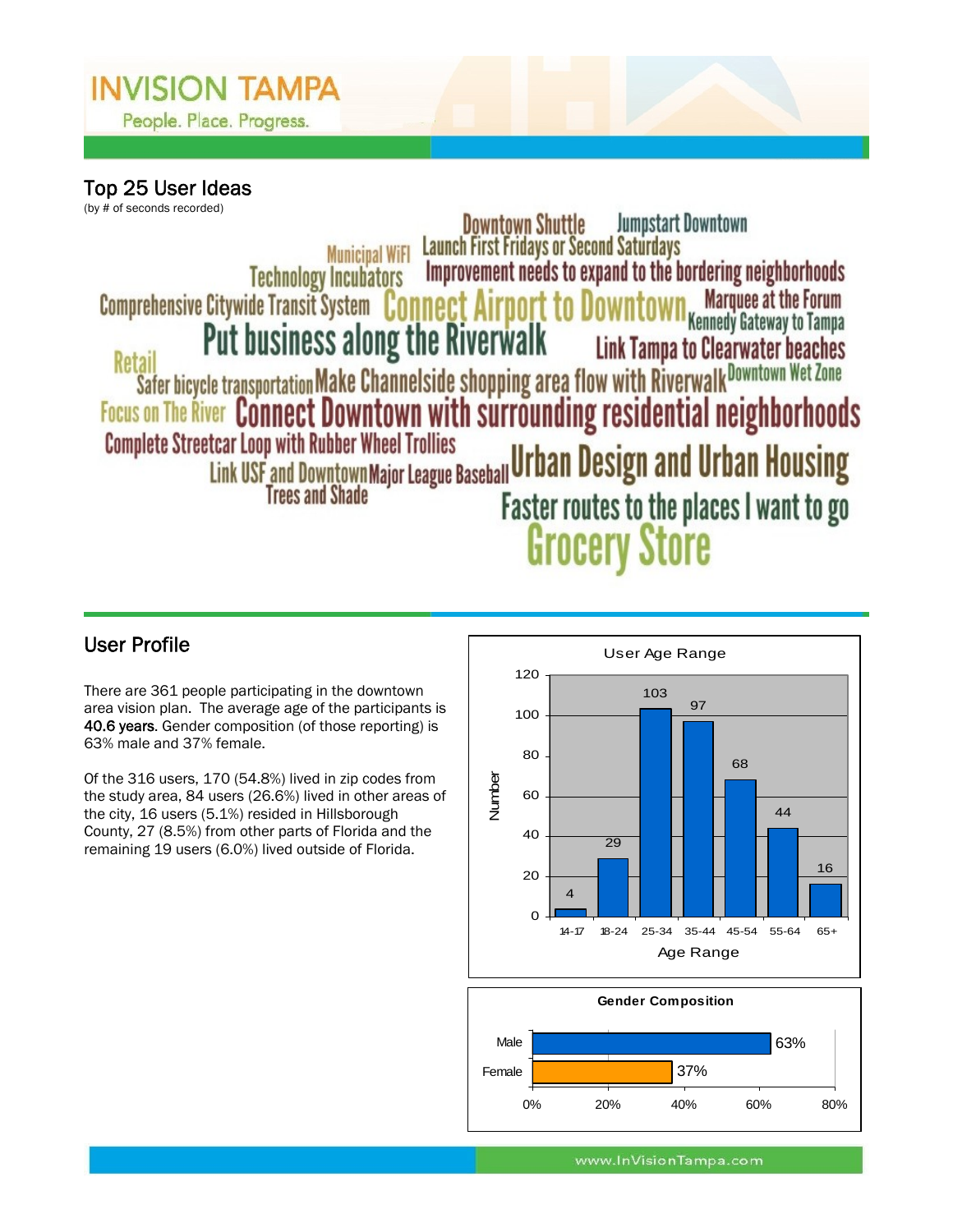



# **InVision Tampa**

As Tampa moves decisively forward on business and job creation strategies, we also recognize that being a vibrant, livable and sustainable community depends upon connecting its people.

4 Topics 169 Ideas 458 Comments 361 Participants

### What most needs to happen in West Tampa

| User Ideas |  | # of Seconds |
|------------|--|--------------|
| 1.         |  |              |
| 2.         |  |              |
| 3.         |  |              |
| 4.         |  |              |
| 5.         |  |              |
| 6.         |  |              |
|            |  |              |
| 8.         |  |              |
| 9          |  |              |
|            |  |              |
|            |  |              |
|            |  |              |

### What's your idea to transform Tampa's quality of life?

| User Ideas            |  | # of Seconds |
|-----------------------|--|--------------|
| 1.                    |  |              |
| $\mathcal{D}_{\cdot}$ |  |              |
| 3.                    |  |              |
| 4                     |  |              |
| 5.                    |  |              |
| 6.                    |  |              |
| $\overline{7}$        |  |              |
| 8.                    |  |              |
| 9.                    |  |              |
|                       |  |              |
|                       |  |              |
|                       |  |              |
|                       |  |              |
|                       |  |              |
|                       |  |              |
|                       |  |              |
|                       |  |              |
|                       |  |              |
|                       |  |              |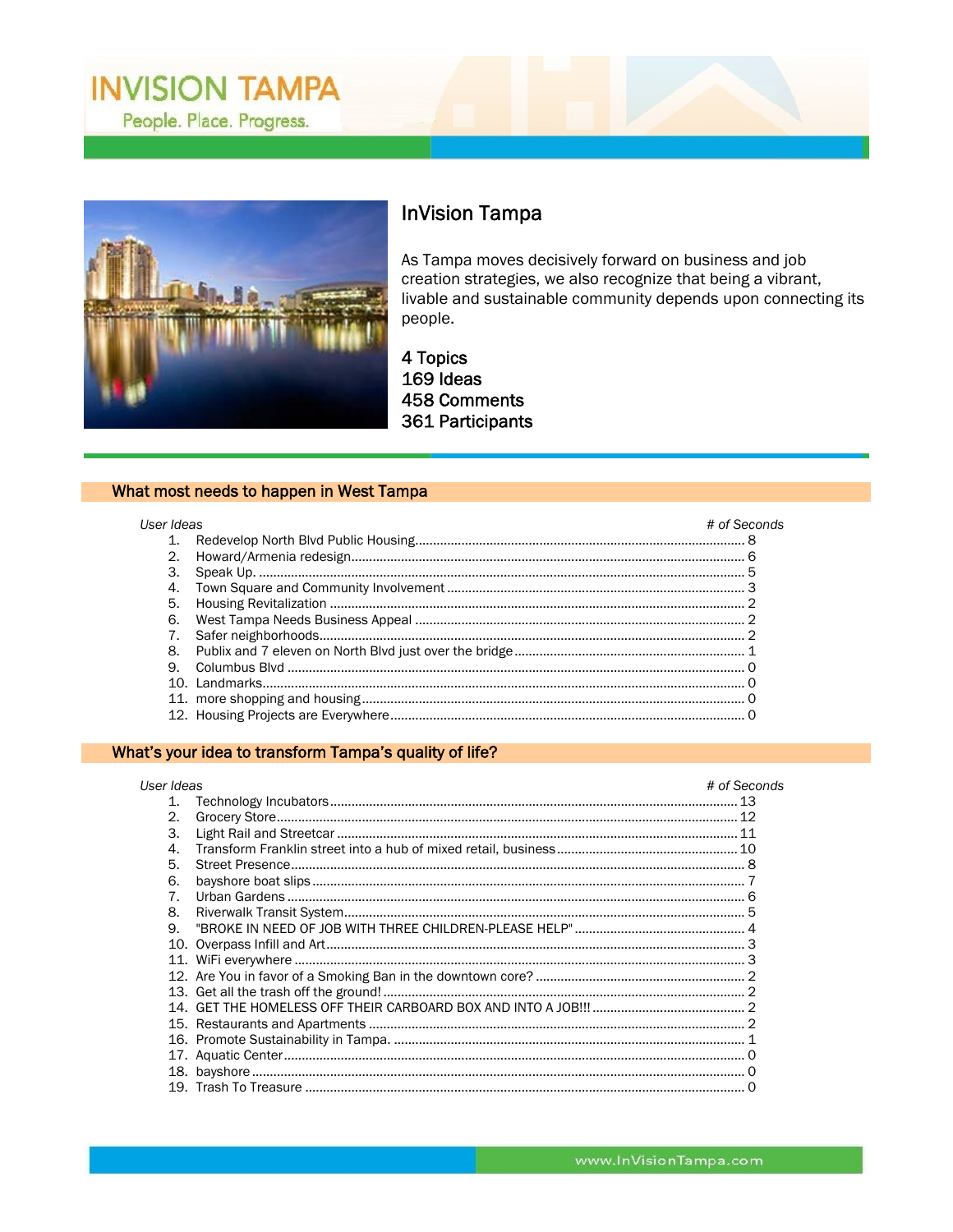## What's one thing that can be done today to improve the downtown?

| User Ideas |  | # of Seconds |
|------------|--|--------------|
| 1.         |  |              |
| 2.         |  |              |
| 3.         |  |              |
| 4.         |  |              |
| 5.         |  |              |
| 6.         |  |              |
| 7.         |  |              |
| 8.         |  |              |
| 9.         |  |              |
|            |  |              |
|            |  |              |
|            |  |              |
|            |  |              |
|            |  |              |
|            |  |              |
|            |  |              |
|            |  |              |
|            |  |              |
|            |  |              |
|            |  |              |
|            |  |              |
|            |  |              |
|            |  |              |
|            |  |              |
|            |  |              |
|            |  |              |
|            |  |              |
|            |  |              |
|            |  |              |
|            |  |              |
|            |  |              |
|            |  |              |
|            |  |              |
|            |  |              |
|            |  |              |
|            |  |              |
|            |  |              |
|            |  |              |
|            |  |              |

## If you had a magic wand, what would you change about Tampa?

| User Ideas |  | # of Seconds |
|------------|--|--------------|
|            |  |              |
| 2.         |  |              |
| 3.         |  |              |
| 4.         |  |              |
| 5.         |  |              |
| 6.         |  |              |
|            |  |              |
| 8.         |  |              |
| 9.         |  |              |
|            |  |              |
|            |  |              |
|            |  |              |
|            |  |              |
|            |  |              |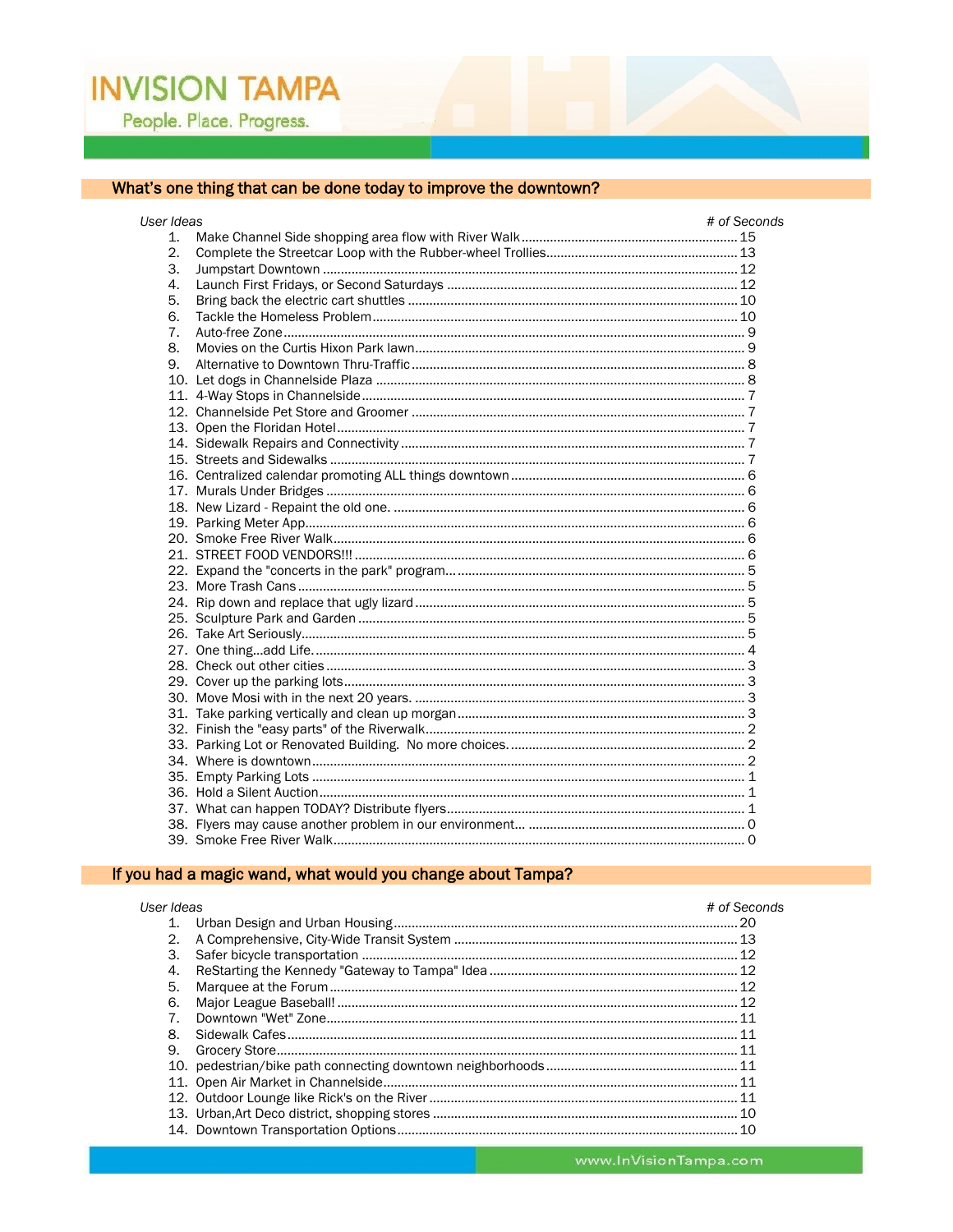People. Place. Progress.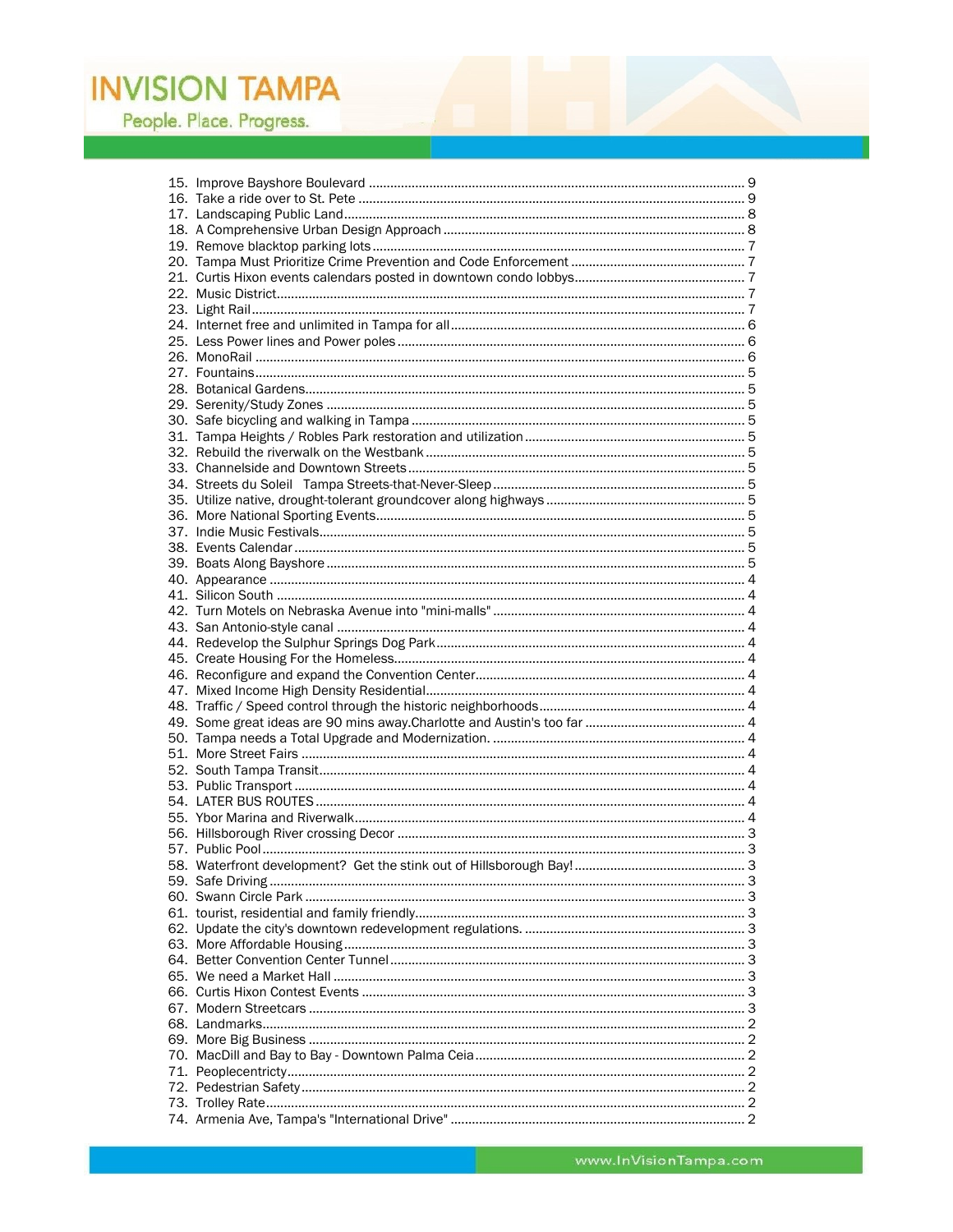People. Place. Progress.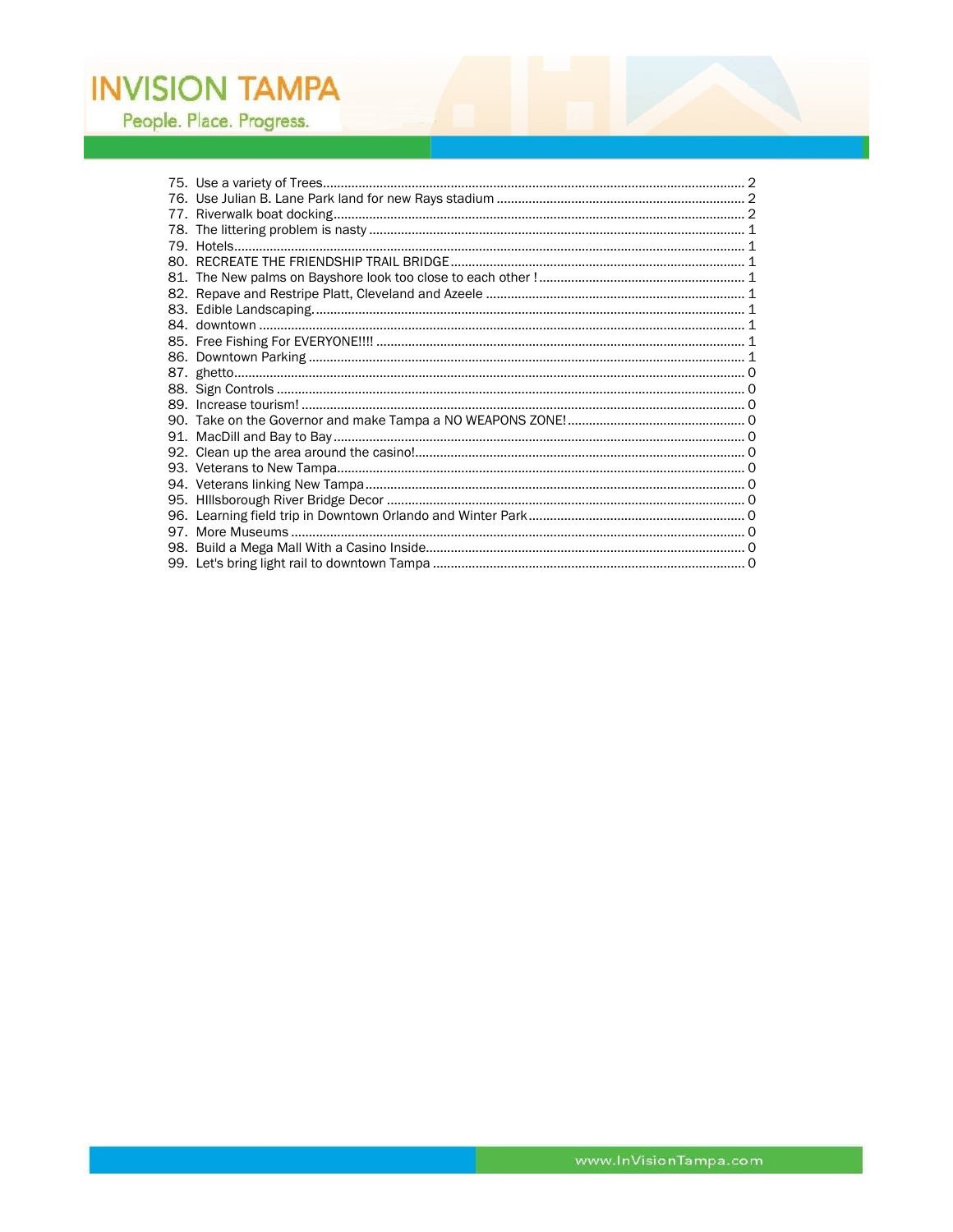

## Economic Development and Competitiveness

We need our jobs, our businesses – small and home-based – and a strong tax base. Our I-Town participants were asked to provide ideas on how to create a thriving recession-proofed economy that will create real progress.

 $\overline{a}$ 

5 Topics 46 Ideas 52 Comments 360 Participants

#### How Can We Improve Jobs in Downtown & its surrounding neighborhoods?

#### *User Ideas # of Seconds*

| 1. |  |
|----|--|
| 2. |  |
| 3. |  |
| 4. |  |
| 5. |  |
| 6. |  |
| 7. |  |
| 8. |  |
| 9. |  |
|    |  |
|    |  |
|    |  |
|    |  |
|    |  |
|    |  |

#### What types of businesses would you like to see more of?

| User Ideas |  | # of Seconds |
|------------|--|--------------|
|            |  |              |
| 2.         |  |              |
| 3.         |  |              |
| 4.         |  |              |
| 5.         |  |              |
| 6.         |  |              |
|            |  |              |
| 8.         |  |              |
| 9.         |  |              |
|            |  |              |
|            |  |              |
|            |  |              |
|            |  |              |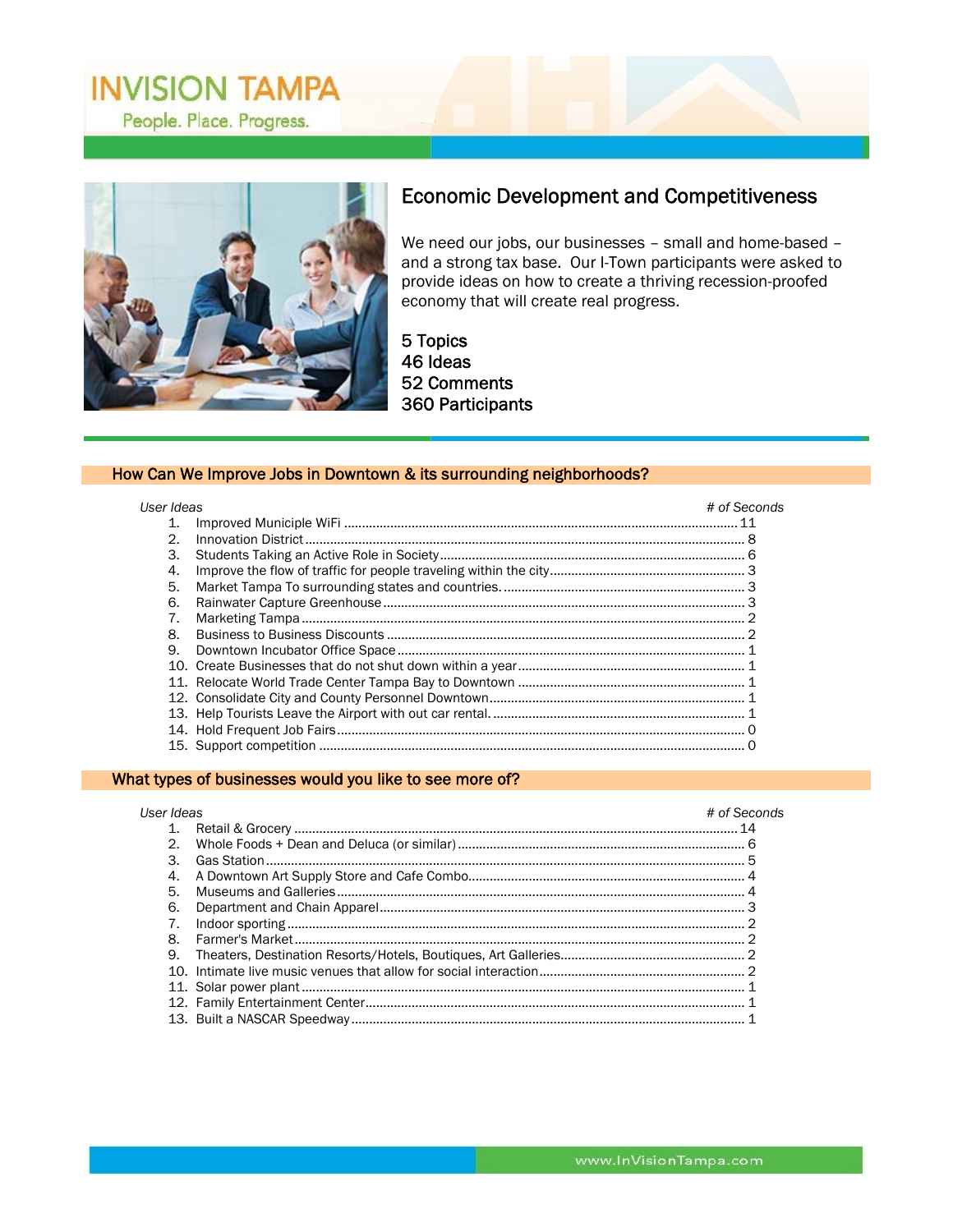## What would help you expand your business downtown?

#### User Io

| r Ideas | # of Seconds |
|---------|--------------|
|         |              |
|         |              |
|         |              |

## What's is like to do business along the Nebraska Corridor?

#### User Ideas

| Ideas | # of Seconds |
|-------|--------------|
|       |              |
|       |              |
|       |              |
|       |              |

#### What is missing from our local economy?

#### # of Seconds

| User Ideas | # of Secc |
|------------|-----------|
|            |           |
|            |           |
|            |           |
|            |           |
|            |           |
|            |           |
|            |           |
|            |           |
|            |           |
|            |           |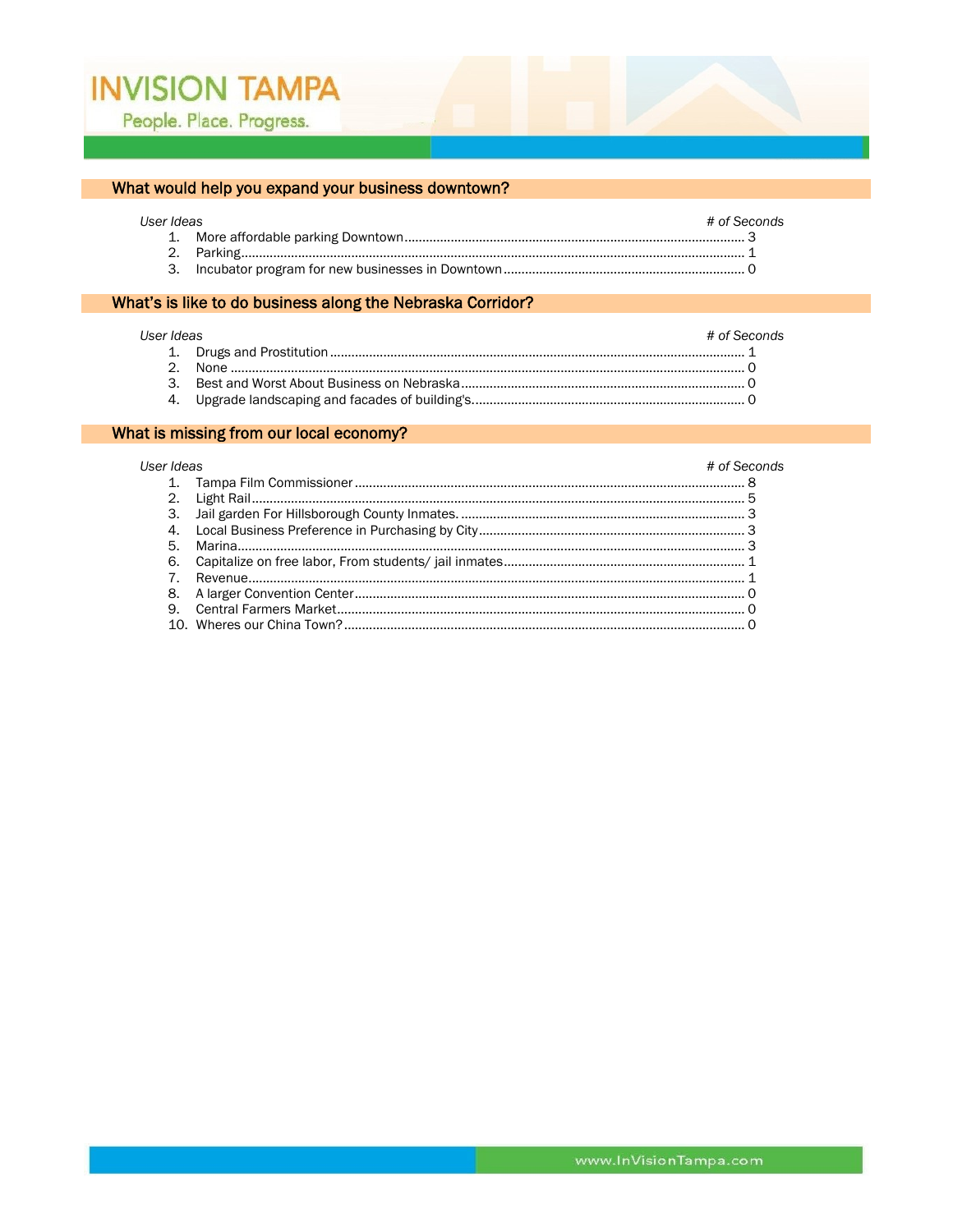

# Sustainable Neighborhoods and Prosperous Business Districts

Our "close-in" neighborhoods and business districts are critical to our quality of life. How can we enhance the places where our people live, work, play and learn?

 $\overline{a}$ 

5 Topics 106 Ideas 104 Comments 361 Participants

#### Where should the community focus its redevelopment efforts?

| User Ideas       |                                                                                   | # of Seconds |
|------------------|-----------------------------------------------------------------------------------|--------------|
| 1.               |                                                                                   |              |
| $\overline{2}$ . |                                                                                   |              |
| 3.               |                                                                                   |              |
| 4.               |                                                                                   |              |
| 5.               |                                                                                   |              |
| 6.               |                                                                                   |              |
| 7.               |                                                                                   |              |
| 8.               |                                                                                   |              |
| 9.               |                                                                                   |              |
|                  |                                                                                   |              |
|                  |                                                                                   |              |
|                  |                                                                                   |              |
|                  |                                                                                   |              |
|                  |                                                                                   |              |
|                  |                                                                                   |              |
|                  |                                                                                   |              |
|                  |                                                                                   |              |
|                  |                                                                                   |              |
|                  |                                                                                   |              |
|                  |                                                                                   |              |
|                  |                                                                                   |              |
|                  |                                                                                   |              |
|                  |                                                                                   |              |
|                  |                                                                                   |              |
|                  |                                                                                   |              |
|                  |                                                                                   |              |
|                  |                                                                                   |              |
|                  | 28. USF-oriented and possibly tourist-oriented pedestrian friendly developments 4 |              |
|                  |                                                                                   |              |
|                  |                                                                                   |              |
|                  |                                                                                   |              |
|                  |                                                                                   |              |
|                  |                                                                                   |              |
|                  |                                                                                   |              |
|                  |                                                                                   |              |
|                  |                                                                                   |              |
|                  |                                                                                   |              |
|                  |                                                                                   |              |
|                  |                                                                                   |              |
|                  |                                                                                   |              |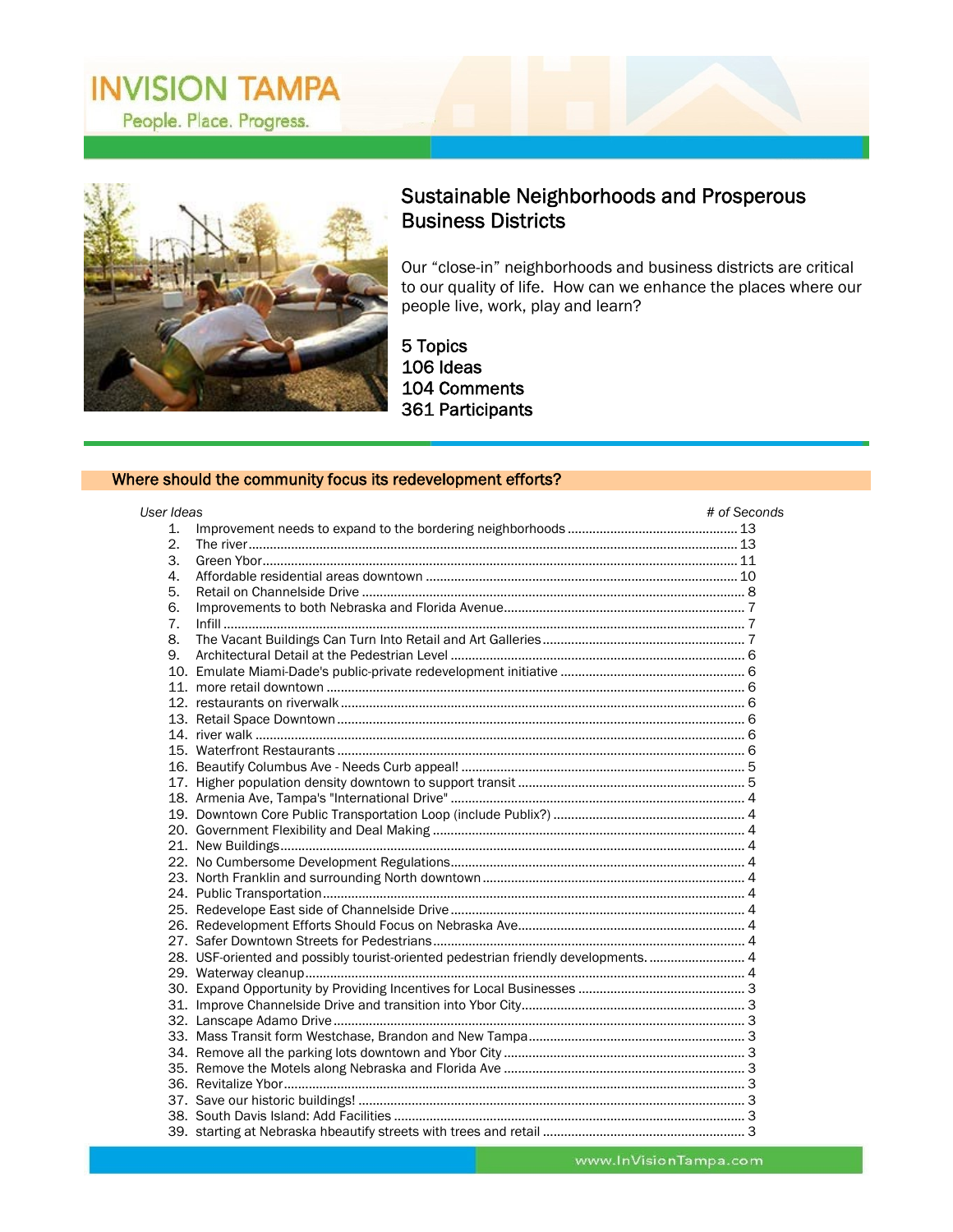People. Place. Progress.

## What characteristics or amenities would you like to have in your neighborhood?

| User Ideas            |                                                                        | # of Seconds |
|-----------------------|------------------------------------------------------------------------|--------------|
| 1.                    |                                                                        |              |
| $\mathcal{D}_{\cdot}$ |                                                                        |              |
| 3.                    |                                                                        |              |
| 4.                    |                                                                        |              |
| 5.                    |                                                                        |              |
| 6.                    |                                                                        |              |
| 7 <sub>1</sub>        |                                                                        |              |
| 8.                    |                                                                        |              |
| 9.                    |                                                                        |              |
|                       |                                                                        |              |
|                       |                                                                        |              |
|                       |                                                                        |              |
|                       |                                                                        |              |
|                       |                                                                        |              |
|                       |                                                                        |              |
|                       |                                                                        |              |
|                       |                                                                        |              |
|                       |                                                                        |              |
|                       |                                                                        |              |
|                       |                                                                        |              |
|                       |                                                                        |              |
|                       |                                                                        |              |
|                       |                                                                        |              |
|                       | 24. Start Neighborhood Charrettes with the ADOPTED NEIGHBORHOOD PLAN 0 |              |
|                       |                                                                        |              |
|                       |                                                                        |              |

## How do you feel about living in the downtown neighborhoods?

## User Ideas

| Ideas | # of Seconds |
|-------|--------------|
|       |              |
|       |              |
|       |              |
|       |              |
|       |              |
|       |              |
|       |              |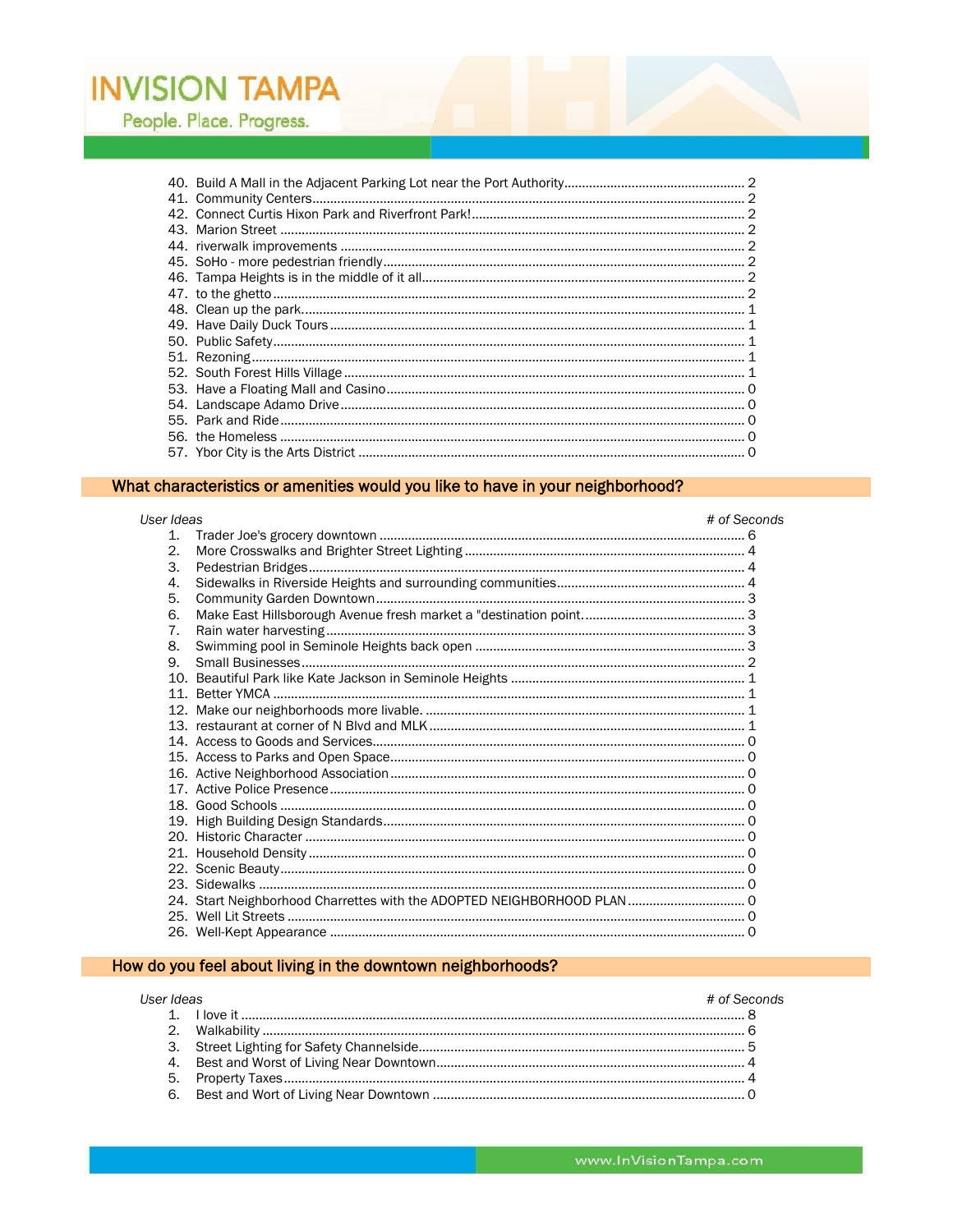#### What would make you shop more frequently along Nebraska Avenue?

#### User Ideas # of Seconds

#### What would make the businesses along Nebraska Avenue more successful?

#### User Ideas # of Seconds 3.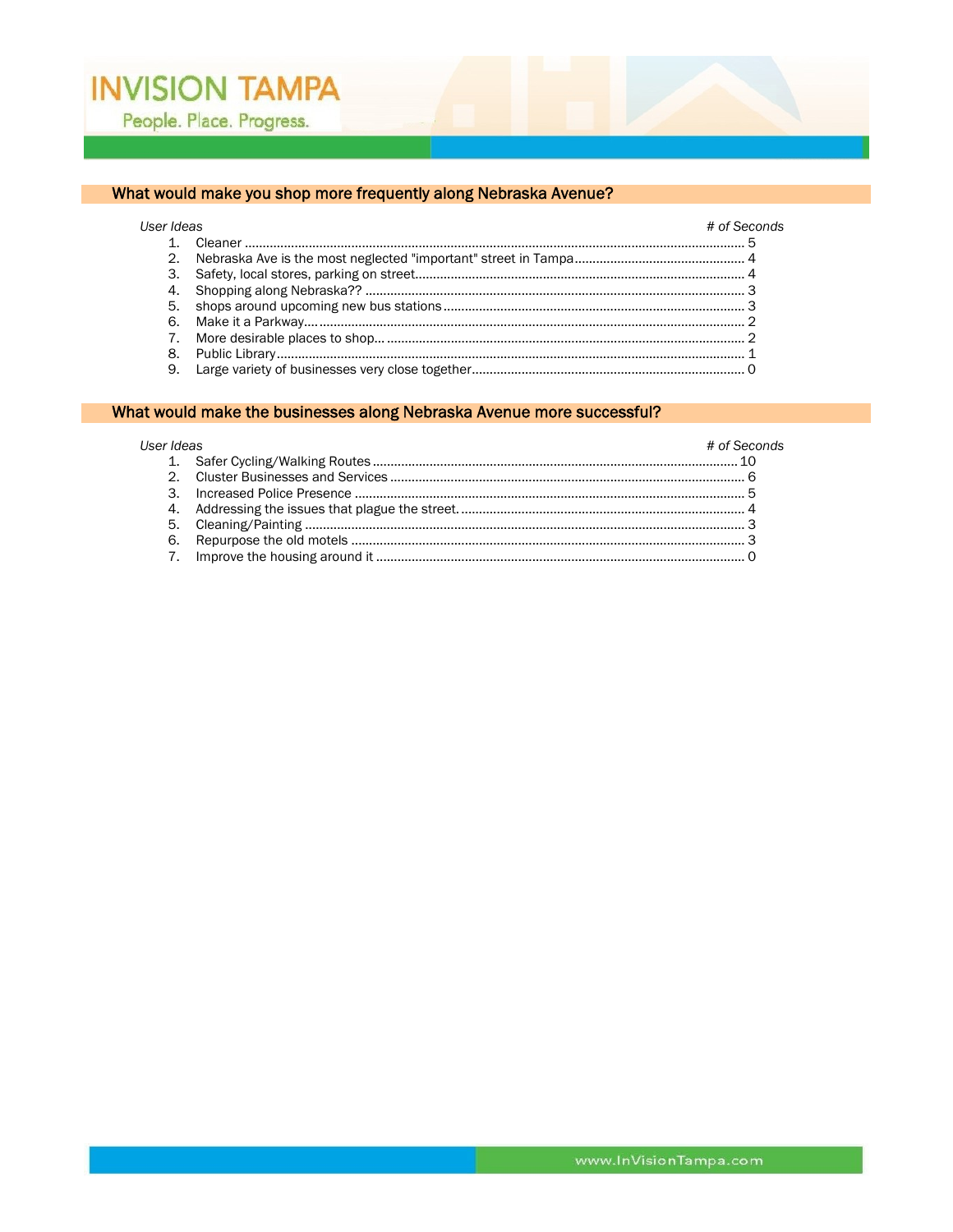

## **Transportation and Connectivity**

We don't always want to have to drive where we're going, but in Tampa it's often hard to find other options. How do we InVision Tampa with more transit, bicycling and pedestrian options?

5 Topics 64 Ideas 209 Comments 361 Participants

#### What are the places that are most important to connect with each other?

| User Ideas       |  | # of Seconds |
|------------------|--|--------------|
| 1.               |  |              |
| 2.               |  |              |
| 3.               |  |              |
| $\overline{4}$ . |  |              |
| 5.               |  |              |
| 6.               |  |              |
| 7 <sub>1</sub>   |  |              |
| 8.               |  |              |
| 9.               |  |              |
|                  |  |              |
|                  |  |              |
|                  |  |              |
|                  |  |              |
|                  |  |              |
|                  |  |              |
|                  |  |              |
|                  |  |              |
|                  |  |              |
|                  |  |              |

#### What are the most important barriers to connectivity?

| <b>I</b> Iser Ideas |  | # of Seconds |
|---------------------|--|--------------|
|                     |  |              |
|                     |  |              |
|                     |  |              |
|                     |  |              |
|                     |  |              |
|                     |  |              |
|                     |  |              |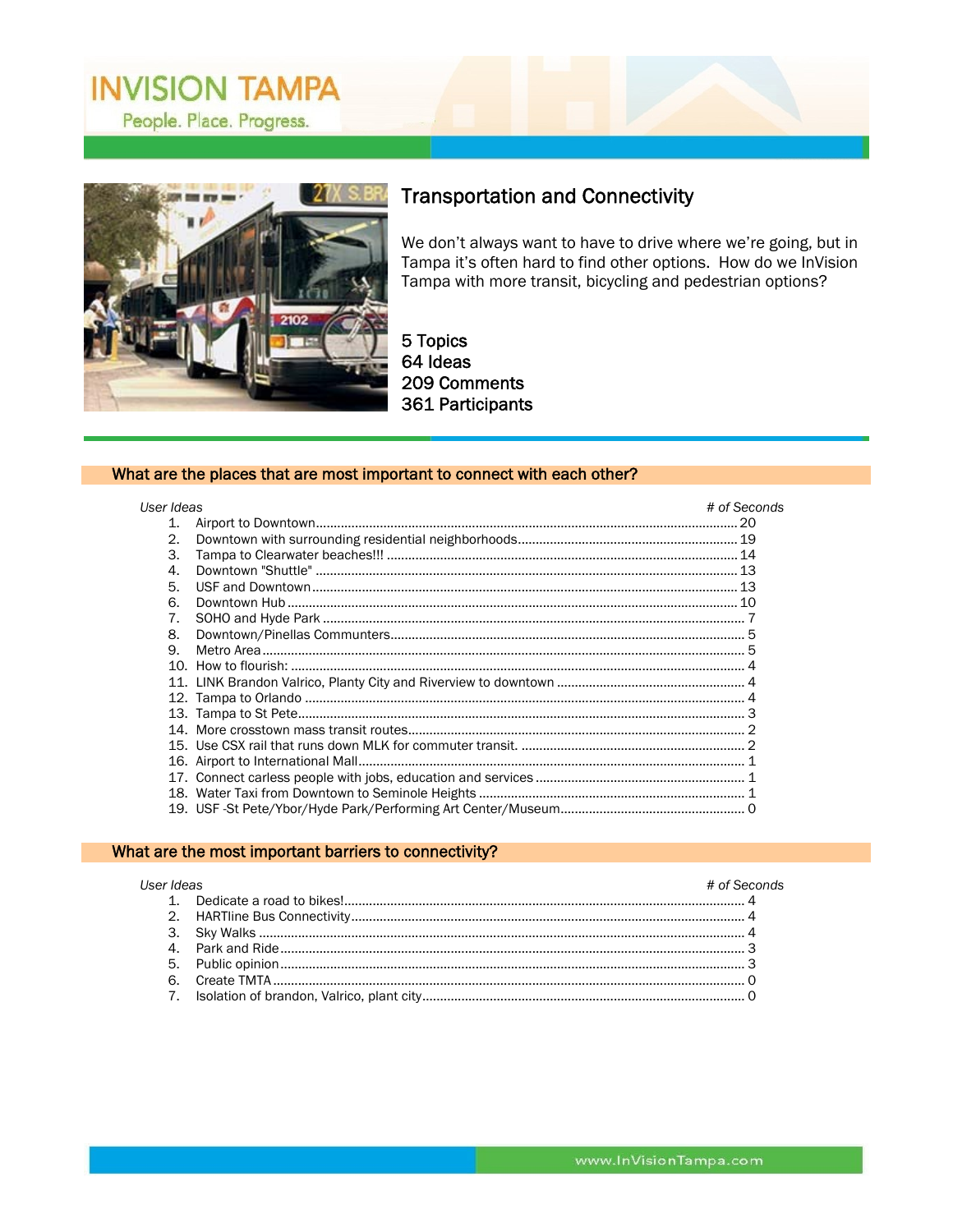## What do we need to have to become a multi-modal transit city?

| User Ideas |  | # of Seconds |
|------------|--|--------------|
| 1.         |  |              |
|            |  |              |
| 3.         |  |              |
| 4.         |  |              |
| 5.         |  |              |
| 6.         |  |              |
| 7.         |  |              |
| 8.         |  |              |
| 9.         |  |              |
|            |  |              |
|            |  |              |

### What would encourage you to ride mass transit more often?

| User Ideas   | # of Seconds |
|--------------|--------------|
| 1.           |              |
| 2.           |              |
| 3.           |              |
| $\mathbf{4}$ |              |
| 5.           |              |
| 6.           |              |
| 7            |              |
| 8.           |              |
| 9.           |              |
|              |              |
|              |              |
|              |              |
|              |              |
|              |              |
|              |              |
|              |              |
|              |              |
|              |              |
|              |              |

## What would encourage you to ride mass transit more often?

| User Ideas | # of Seconds |
|------------|--------------|
|            |              |
|            |              |
|            |              |
|            |              |
|            |              |
|            |              |
|            |              |
| 8.         |              |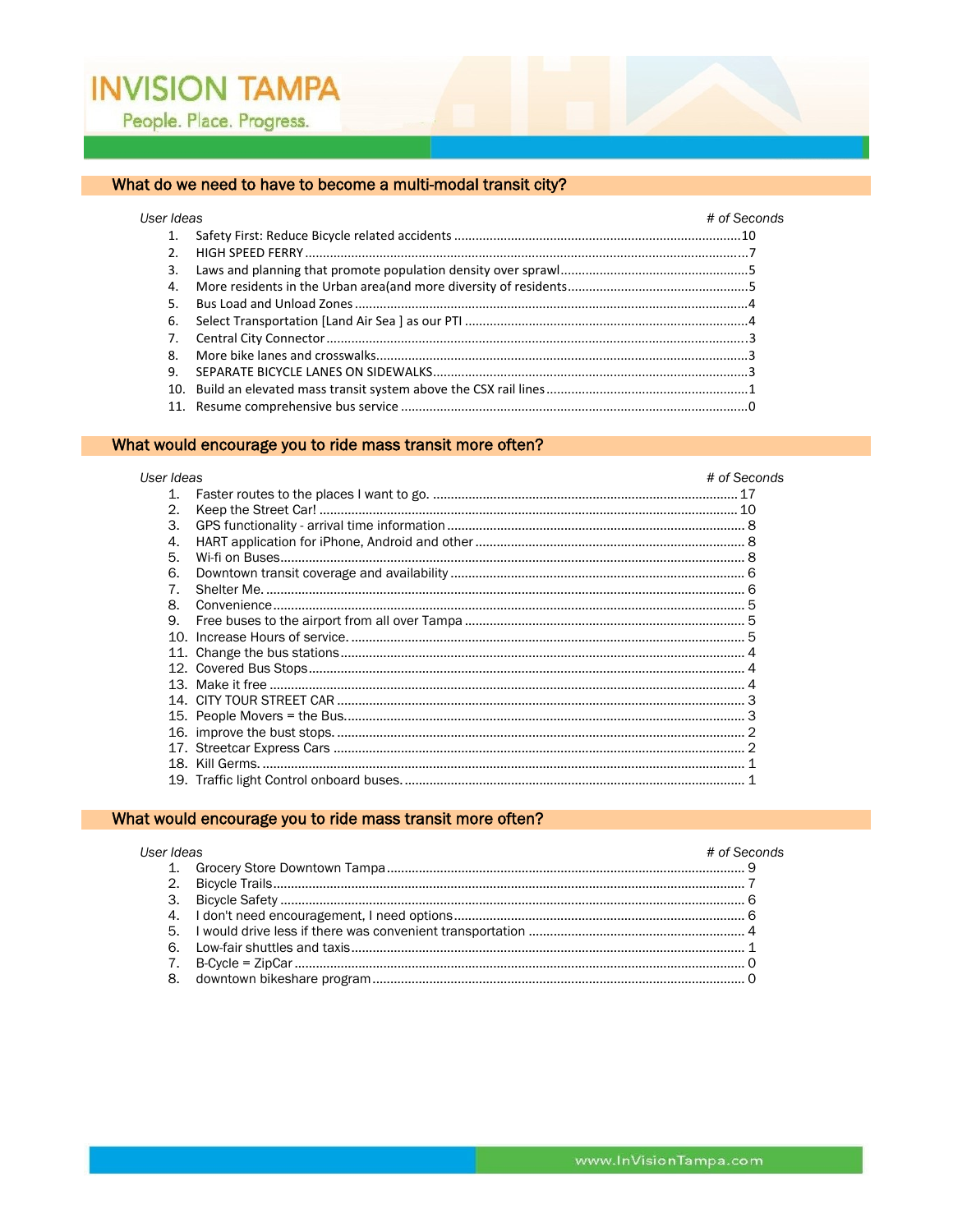

## Parks, Arts and Culture

Tampa has a rich downtown cultural fabric and is making enhancements through projects such as the Riverwalk, Curtis Hixon Park and the Zack Street Avenue of the Arts.

5 Topics 66 Ideas 200 Comments 362 Participants

#### Where should we expand the riverwalk next?

| User Ideas |                            | # of Seconds |  |
|------------|----------------------------|--------------|--|
|            | The West Bank of the River |              |  |

#### What are the best assets of the current downtown parks system?

| Liser Ideas | # of Seconds |
|-------------|--------------|
|             |              |
|             |              |
|             |              |
|             |              |
|             |              |

#### What is the downtown parks system missing that Tampa will need in the future?

| User Ideas     | # of Seconds |
|----------------|--------------|
| $1_{-}$        |              |
| $\mathcal{P}$  |              |
| 3.             |              |
| $\mathbf{A}$ . |              |
| 5.             |              |
| 6.             |              |
| 7 <sub>1</sub> |              |
| 8.             |              |
| 9.             |              |
|                |              |
|                |              |
|                |              |
|                |              |
|                |              |
|                |              |
|                |              |
|                |              |
|                |              |
|                |              |
|                |              |
|                |              |
|                |              |
|                |              |
|                |              |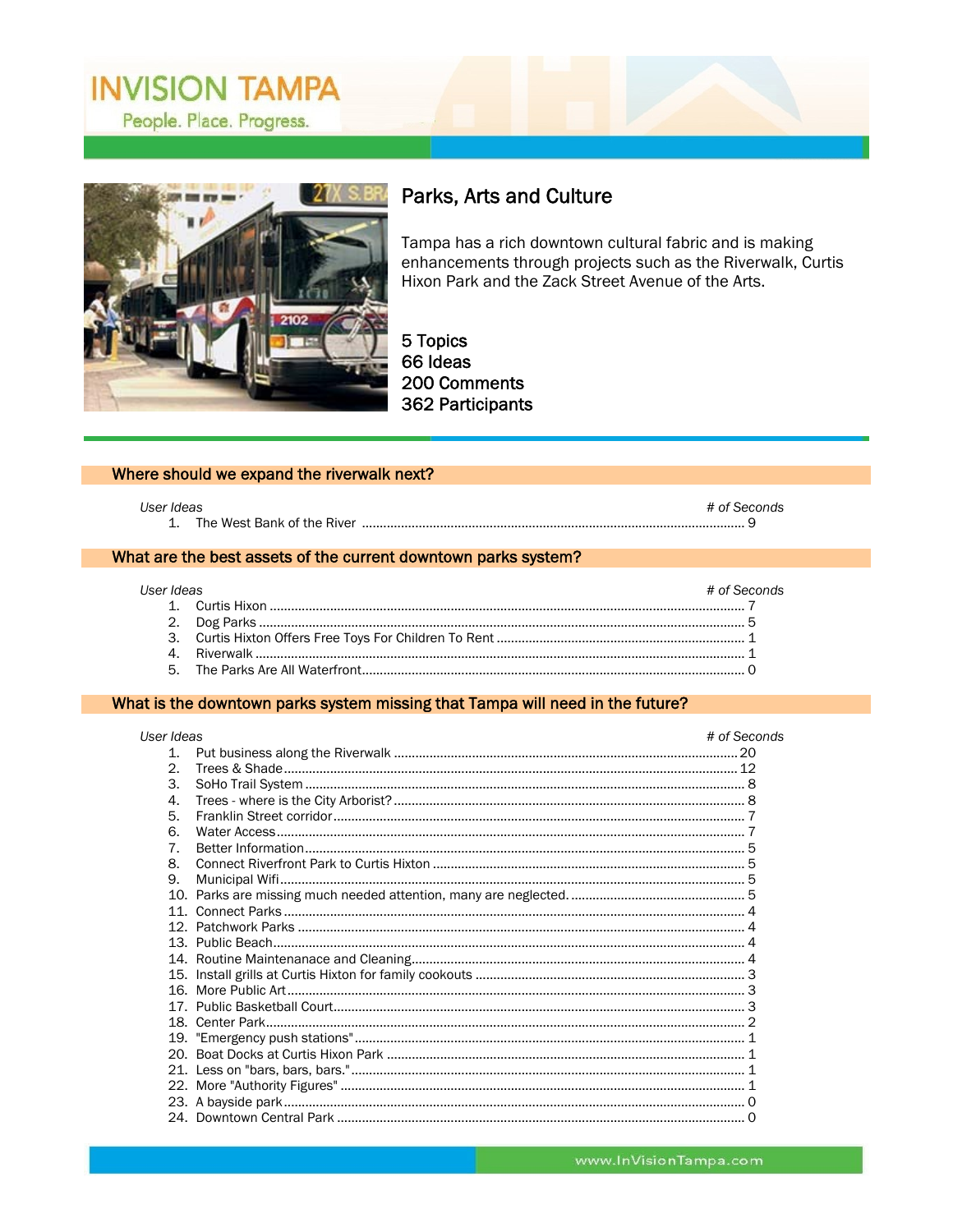User Ideas

#### What is your favorite local cultural event or public space?

## # of Seconds  $\Omega$

#### What types of cultural activities would make you more likely to come downtown?

#### User Ideas # of Seconds  $2.$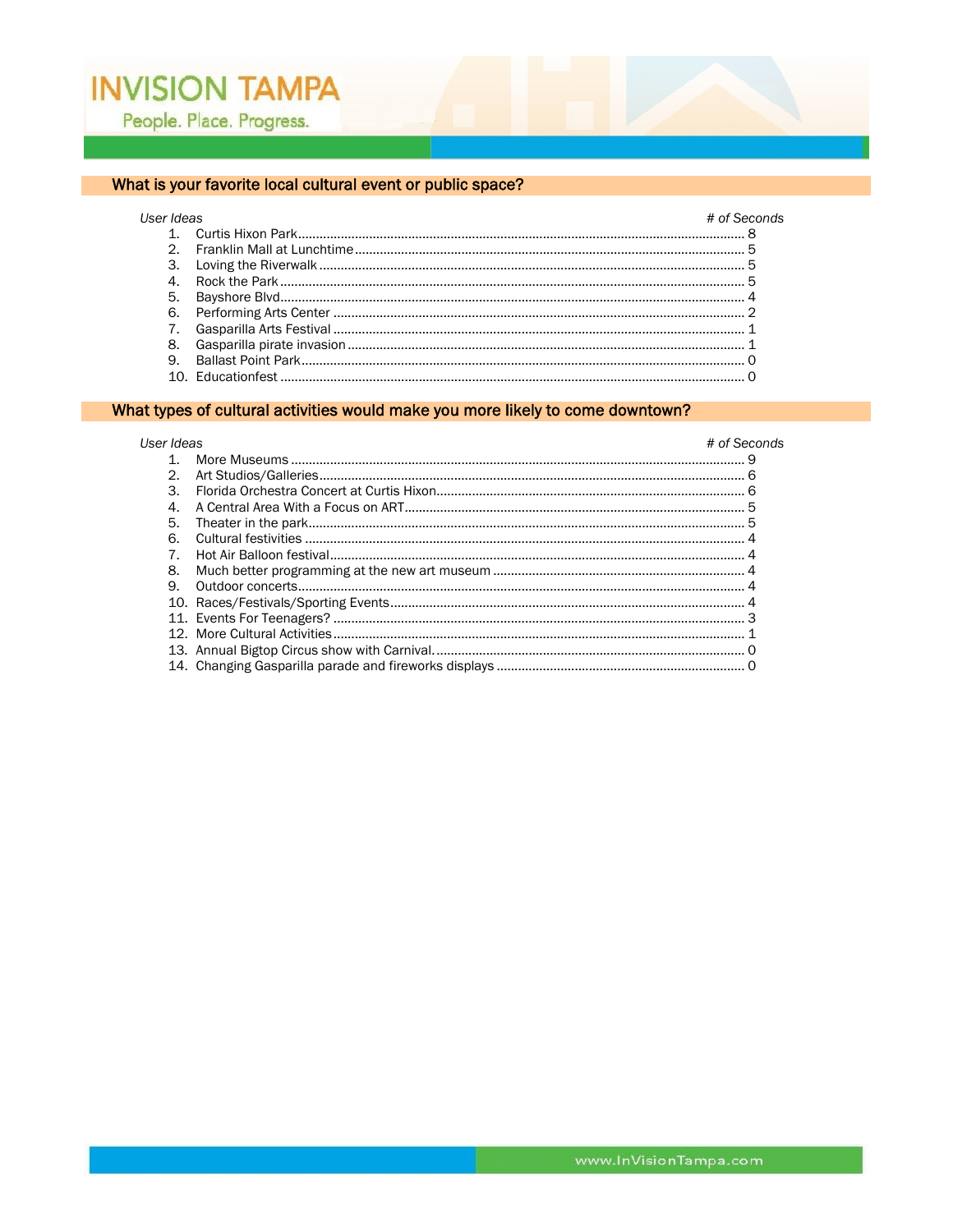

# Neighborhood Charrettes

In April 2012, we began holding neighborhood charrettes in the Central City. These walking tours and interactive workshops generated design and community solutions.

 $\overline{a}$ 

2 Topics 62 Ideas 97 Comments 362 Participants

#### Where should we expand the riverwalk next?

#### *User Ideas # of Seconds*  1. Develop the Riverfront ..................................................................................................................... 6 2. Help famiies grow and prosper in their local neighborhoods ........................................................ 0 3. Revialize the area! ........................................................................................................................... 0

#### Where should we expand the riverwalk next?

| User Ideas     |                                                                                      | # of Seconds |  |
|----------------|--------------------------------------------------------------------------------------|--------------|--|
| 1 <sub>1</sub> |                                                                                      |              |  |
| 2.             |                                                                                      |              |  |
| 3.             |                                                                                      |              |  |
| $\mathbf{4}$   |                                                                                      |              |  |
| 5.             |                                                                                      |              |  |
| 6.             |                                                                                      |              |  |
| 7 <sub>1</sub> |                                                                                      |              |  |
| 8.             |                                                                                      |              |  |
| 9.             |                                                                                      |              |  |
|                |                                                                                      |              |  |
|                |                                                                                      |              |  |
|                | 12. More wellness centers, a fresh food market, a juice bar, a fitness center, etc 6 |              |  |
|                |                                                                                      |              |  |
|                |                                                                                      |              |  |
|                |                                                                                      |              |  |
|                |                                                                                      |              |  |
|                |                                                                                      |              |  |
|                |                                                                                      |              |  |
|                |                                                                                      |              |  |
|                |                                                                                      |              |  |
|                |                                                                                      |              |  |
|                |                                                                                      |              |  |
|                |                                                                                      |              |  |
|                |                                                                                      |              |  |
|                |                                                                                      |              |  |
|                |                                                                                      |              |  |
|                |                                                                                      |              |  |
|                |                                                                                      |              |  |
|                |                                                                                      |              |  |
|                |                                                                                      |              |  |
|                |                                                                                      |              |  |
|                |                                                                                      |              |  |